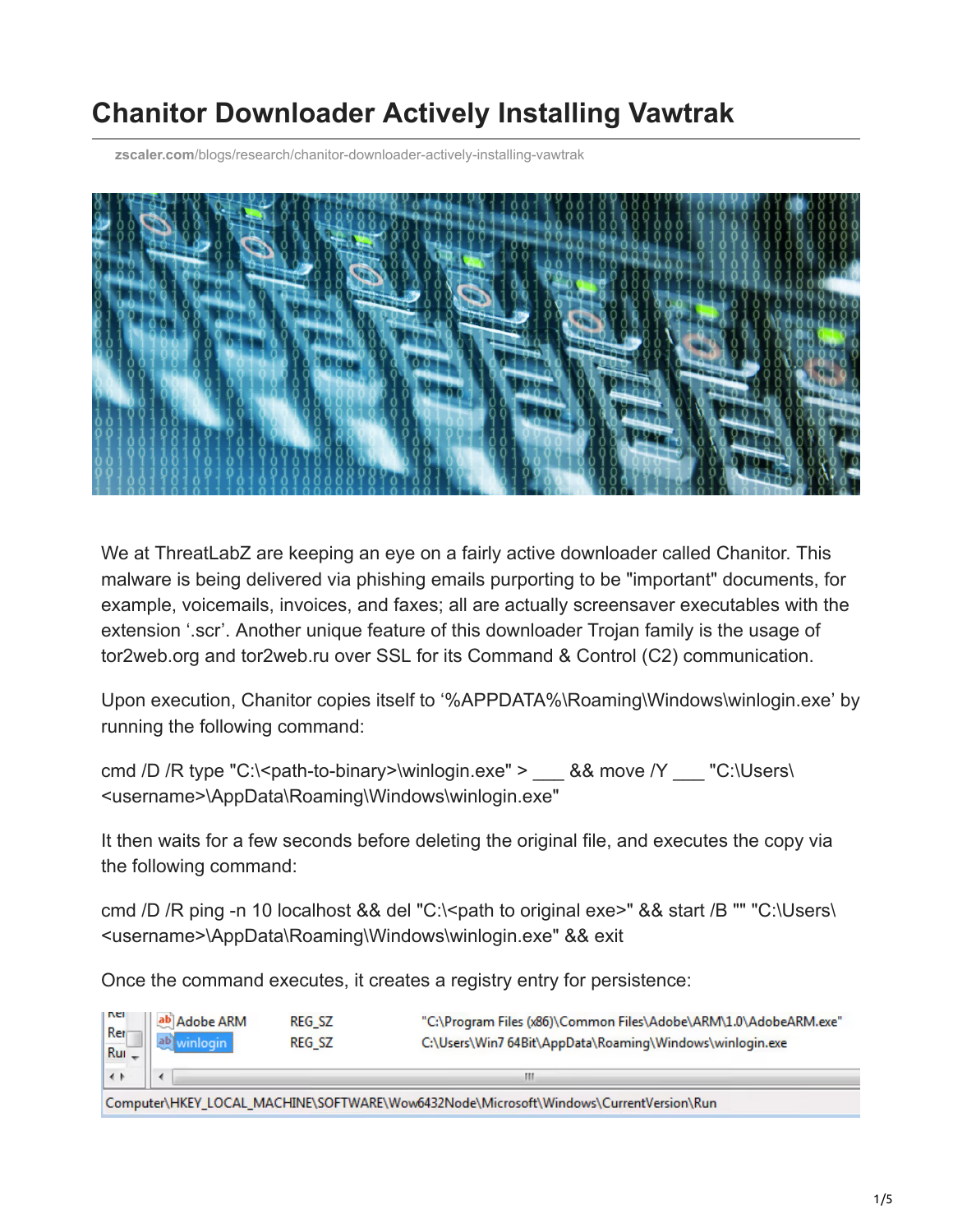Chanitor encrypts some key components like C2 server locations that is decrypted only when used on run time. For example, "tor2web.org" is decrypted using a xor loop:



making connections to the command and control server. These connections are shown in the screenshot below.

| $\overset{\circ}{\equiv}$ #1 | 200 | <b>HTTP</b>  | Tunnel to        | api.ipity.org: 443                         | 7331            |                    |                          | winlogin: 1644 |
|------------------------------|-----|--------------|------------------|--------------------------------------------|-----------------|--------------------|--------------------------|----------------|
|                              | 200 | <b>HTTPS</b> | api.ipify.org    |                                            | 13 <sup>1</sup> |                    | text/plain               | winlogin: 1644 |
| $\frac{2}{3}$ #2             | 200 | <b>HTTP</b>  |                  | Tunnel to svcz25e3m4mwlauz.tor2web.org:443 | 640             |                    |                          | winlogin: 1644 |
|                              | 200 | <b>HTTPS</b> | svcz25e3m4mwlauz | /gate.php                                  | 27              |                    | text/html                | winlogin: 1644 |
|                              | 200 | <b>HTTP</b>  |                  | Tunnel to svcz25e3m4mwlauz.tor2web.org:443 | 640             |                    |                          | winlogin: 1644 |
| 感想                           | 200 | <b>HTTPS</b> | svcz25e3m4mwlauz | /gate.php                                  |                 | 385,769 Expires: 0 | application/octet-stream | winlogin: 1644 |
|                              | 200 | <b>HTTP</b>  | Tunnel to        | svcz25e3m4mwlauz.tor2web.org:443           | 640             |                    |                          | winlogin: 1644 |
|                              | 200 | <b>HTTPS</b> | svcz25e3m4mwlauz | /gate.php                                  | 12              |                    | text/html                | winlogin: 1644 |
| ⊘ #5                         | 502 | <b>HTTP</b>  | Tunnel to        | svcz25e3m4mwlauz.tor2web.ru:443            |                 | $no$ -cac          | text/html; charset=UTF-8 | winlogin: 1644 |

The first connection (#1 above) is to retrieve the public IP of the infected host. The success or failure of this request isn't checked though, so the next request happens regardless. This request (#2) is a beacon to the command and control server on TOR via tor2web.org. Chanitor uses SSL for all communication and beacons via POST requests to /gate.php. If the request is successful, the C2 server will provide further instructions which during our analysis was to download additional binary payload. The download is shown in session #3 above. Once the download finishes, there is a subsequent beacon which presumably means success (#4). Strangely enough, there is a failed request to tor2web.ru (#5). This domain does not exist, so the purpose of this request is unknown.

The screenshot below shows detail of the initial beacon (#2) and server response to download a stage 2 binary:

| {9DE803B8-E7FE-4478-899E-AF7CE643A111}SERV }247525 |                    | <b>IP Address</b>         |                                          |                |         |                 |
|----------------------------------------------------|--------------------|---------------------------|------------------------------------------|----------------|---------|-----------------|
| 0/125<br>0:0                                       |                    |                           | Find (press Ctrl+Enter to highlight all) |                |         | View in Notepad |
| <b>Get SyntaxView</b>                              | <b>Transformer</b> | Headers                   | <b>ImageView</b><br><b>TextView</b>      | <b>HexView</b> | WebView | Auth            |
| <b>Cookies</b><br>Caching                          | Raw                | <b>XML</b><br><b>JSON</b> |                                          |                |         |                 |
| ++a7497cr_59_inst.exe                              |                    |                           |                                          |                |         |                 |

Each beacon takes the following form: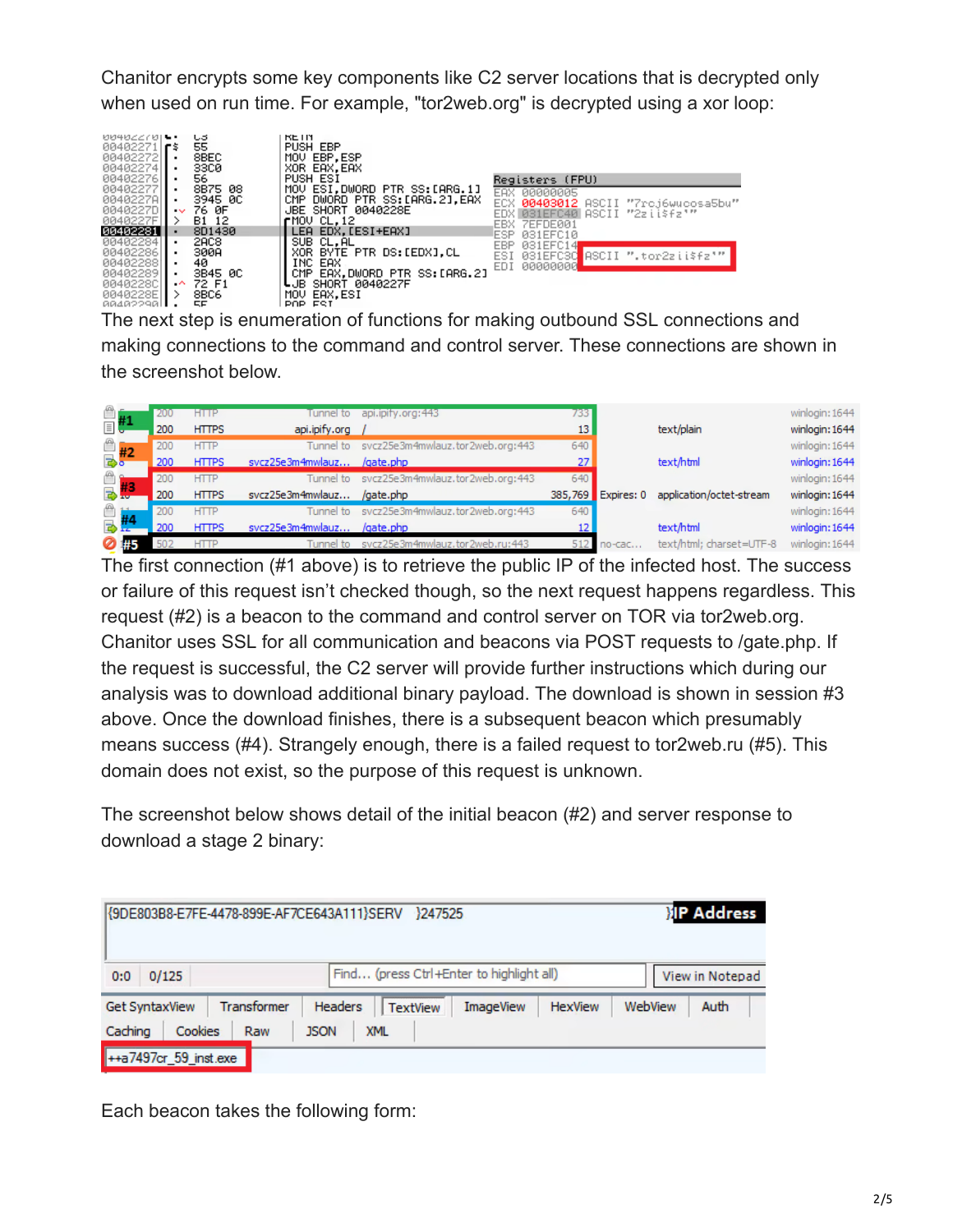#### {<MALWARE GENERATED UNIQUE IDENTIFIER>}<SHORT STRING><4 SPACE PADDING>}<USERDOMAIN><58 SPACE PADDING>}<IP ADDRESS>

If the request to api.ipify.org is unsuccessful, the IP address will be the machine's RFC1918 address instead of a public IP. The C2 server replies with an instruction to download a file (highlighted in red above) and the download is initiated immediately. The beacon information, with the exception of the IP address, is also stored in the registry:

|       |                                                                                                                                                                                                                                                  | Name         | Type          | Data                                       |         |
|-------|--------------------------------------------------------------------------------------------------------------------------------------------------------------------------------------------------------------------------------------------------|--------------|---------------|--------------------------------------------|---------|
| 1.1.1 |                                                                                                                                                                                                                                                  | ab (Default) | <b>REG SZ</b> | (value not set)                            |         |
|       |                                                                                                                                                                                                                                                  | ab.          | <b>REG SZ</b> | {D1905FFE-D15C-4488-BA6A-07DAA9CC317E}281R | 1247525 |
|       | m.                                                                                                                                                                                                                                               |              |               | Ш                                          |         |
|       | >{60B49E34-C7CC-11D0-895  ^<br>05F16C88-71D3-42C1-BB4F-Ir<br>ActiveMovie<br><b>ASF Stream Descriptor File</b><br>N.<br>M<br>Computer\HKEV_CURRENT_USER\Software\Microsoft\Active Setup\Installed Components\05E16C88-71D3-42C1-RR4E-F9RAE7DR4A9E |              |               |                                            |         |

After downloading and reporting success, the original binary will then sleep for approximately 5 minutes (there's some variation for slightly longer and slightly shorter) before beaconing again:

| E8 64F0FFFF<br>59<br>59<br>SE<br>SB<br>SBE5<br>5D<br>C3<br>S5<br>8BEC<br>83EC 64<br>88 4DŠA0000<br>53<br>57<br>57 -- .-<br>8B7D 10<br>(kerne132.Sleep) | CALL 00401000<br>POP ECX<br>POP ECX<br>FFD0<br>F645 FC 08   TEST BYTE PTR SS:[LOQ\\.1],08<br>0F84_58FFFFFL_JZ_00401F02<br>6A FF   PUSH -1<br>FF15 0830400 CALL DWORD PTR DS:IK&KERNEL32.ExitProce   KERNEL32.ExitProcess<br>POP ESI<br>POP EBX<br>MOU ESP, EBP<br>POP EBP<br><b>RETN</b><br>PUSH EBP.<br>MOU EBP, ESP<br>SUB ESP, 64<br>MOV EAX, 5A4D<br>PUSH EBX<br>PUSH EDI<br>MOV EDI, DWORD PTR SS: [ARG.3] | Winlogin.00401000<br>kernel32.Sleep |                                                                        | יוווווויט טבעוט טגעשט טב<br>D 0<br>00<br>LastErr 00000000 ERROR_SUCCE<br>00000206 (NO, NB, NE, A, NS, PE, GE<br>EFL.<br>ST0<br>empty -??? FFFF 00000000 0000<br>empty -??? FFFF 00000000<br>ST1<br>FFFF<br>ST <sub>2</sub><br>empty -??? FFFF 00000001<br>2734<br>ST3<br>FFFF<br>empty -??? FFFF 00000000<br>ST4<br>empty -??? FFFF 00000000<br>0000<br>empty -??? FFFF 00000000<br>ST5<br>0000<br>ST6<br>empty -??? FFFF<br>00000000<br>0000<br>empty -??? FFFF<br>1BBD<br>ST7<br>0000000<br>ESP<br>$\begin{smallmatrix}&&&3&2&1&0\0&\text{0}&0&0&0&0\end{smallmatrix}$<br>Err.<br>000<br>FST 0000<br>027F Prec NEAR.53<br>FCW.<br>Mask<br>Last cmnd 0000:00000000<br>000000000 00000000 0<br>00000000<br>00000000<br>00000000<br>00000000 0<br>00000000<br>00000000<br>00000000 0<br>00000000<br>00000000 00000000 0<br>00000000<br>00000000<br>- ААААААААА - А<br>00000000<br>00000000<br>00000000<br>C23EEZ0E<br>1081FCAE<br>8AB88013 2 |
|--------------------------------------------------------------------------------------------------------------------------------------------------------|-----------------------------------------------------------------------------------------------------------------------------------------------------------------------------------------------------------------------------------------------------------------------------------------------------------------------------------------------------------------------------------------------------------------|-------------------------------------|------------------------------------------------------------------------|---------------------------------------------------------------------------------------------------------------------------------------------------------------------------------------------------------------------------------------------------------------------------------------------------------------------------------------------------------------------------------------------------------------------------------------------------------------------------------------------------------------------------------------------------------------------------------------------------------------------------------------------------------------------------------------------------------------------------------------------------------------------------------------------------------------------------------------------------------------------------------------------------------------------------------------------|
| duleEntryPoint>+0DD                                                                                                                                    |                                                                                                                                                                                                                                                                                                                                                                                                                 |                                     |                                                                        | <b>ИЙИ Е</b><br><b>EXHIBITION CONSULTING IN THE REPORT OF A CONSULT</b>                                                                                                                                                                                                                                                                                                                                                                                                                                                                                                                                                                                                                                                                                                                                                                                                                                                                     |
| dump<br>00 00<br>00 00<br>00<br>00<br>00<br>-00<br>-001<br>00<br>00 00<br>ЙЙ<br><b>ЙЙ</b><br>-ЙЙ                                                       | 00<br>00<br>00 00<br>00 00<br>- 66<br>00 00<br>-00<br>00   00<br>00<br>00<br>00<br>00<br>00<br>ØЙ<br>ØЙ.<br>00<br>ЙЙ<br>-001<br>ЙЙ<br>ЙЙ<br>ūЙ<br>ЙЙ<br>ЙЙ<br>ЙЙ<br>ЙЙ<br>йй                                                                                                                                                                                                                                    | <b>ASCII</b>                        | 031EFD60 <br><b>NSIEFDes</b><br><b>SEFTENNA</b><br>031EFD6C   555C3A43 | 00044CA0 aL+<br> LTime = 281760. ms<br>$\alpha$<br>IC: NUI                                                                                                                                                                                                                                                                                                                                                                                                                                                                                                                                                                                                                                                                                                                                                                                                                                                                                  |

## **Downloaded Binary**

The downloaded binary is a dropper Trojan and is saved as C:\Users\ <username>\AppData\Local\Temp\\_\_<4 alphanumeric characters>.exe. Chanitor will run the downloaded payload via the following command:

cmd /D /R start /B "" "C:\Users\<username>\AppData\Local\Temp\ \_\_16AE.exe" && exit

Upon execution, the binary checks for the presence of a debugger. If no debugger is found, the binary then unpacks an embedded DLL and writes it to disk. This DLL is a new variant of the Vawtrak Trojan.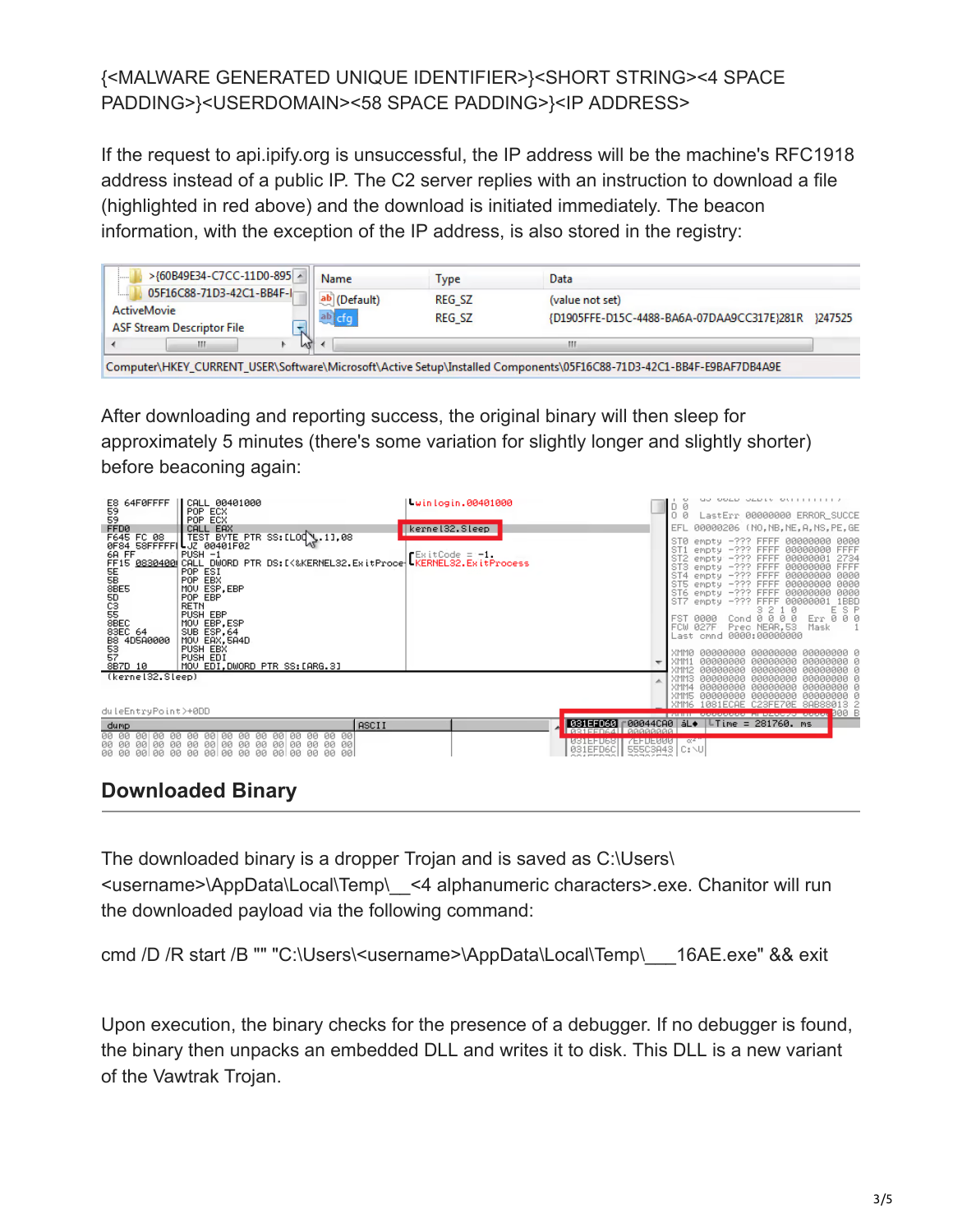| I NN4N4468 | TEMS FO       | PUSH DWURD PIR SS:LEBP-4J        |                                                                                              |
|------------|---------------|----------------------------------|----------------------------------------------------------------------------------------------|
| 0040446B   | 6A 00         | PUSH 0                           |                                                                                              |
| 8040446D   | 68 00000000   | PUSH C0000000                    |                                                                                              |
| 00404472   | FF75 08       | <b>PUSH DWORD PTR SS:[EBP+8]</b> |                                                                                              |
| 80404475   | FF15 F4604000 | CALL DWORD PTR DS:[4060F4]       | kernel32.CreateFileA                                                                         |
| 8040447B   | 8945 F8       | MOV DWORD PTR SS:[EBP-8].EAX     |                                                                                              |
| 8040447E   | 8B45 F8       | MOV EAX.DWORD PTR SS:[EBP-8]     |                                                                                              |
| 80404481   | 8BE5          | MOU ESP.EBP                      |                                                                                              |
|            |               |                                  | [Stack SS:[0018FCCC]=0018FE28, (ASCII "C:\Users\WIN764~1\AppData\Local\Temp\\~0058C61D.tmp") |
|            |               |                                  |                                                                                              |
|            |               |                                  |                                                                                              |

| 00404478<br>0040449A<br>0040449D<br>0040449E<br>004044A1<br>004044A4 | ън юю<br>8D45 FC<br>50<br>FF75 10<br>FF75 0C<br>FF75 08                                                                                            | гизн и<br>LEA EAX.DWORD PTR SS:[EBP-4]<br><b>PUSH EAX</b><br>PUSH DWORD PTR SS: [EBP+10]<br><b>PUSH DWORD PTR SS:[EBP+C]</b><br>PUSH DWORD PTR SS: [EBP+8] |                                                                                                                                                                                                                                |
|----------------------------------------------------------------------|----------------------------------------------------------------------------------------------------------------------------------------------------|------------------------------------------------------------------------------------------------------------------------------------------------------------|--------------------------------------------------------------------------------------------------------------------------------------------------------------------------------------------------------------------------------|
| 004044A7                                                             | FF15 F8604000                                                                                                                                      | DWORD PTR DS: [4060F8]                                                                                                                                     | kernel32.WriteFile                                                                                                                                                                                                             |
| 004044AD                                                             | 8945 F8                                                                                                                                            | DWORD PTR SS:[EBP-8].EAX<br>MOU                                                                                                                            |                                                                                                                                                                                                                                |
| 004044B0                                                             | 837D F8 00                                                                                                                                         | DWORD PTR SS: [EBP-8] 0<br>CMP                                                                                                                             |                                                                                                                                                                                                                                |
|                                                                      |                                                                                                                                                    | DS:[004060F8]=76651282 (kernel32.WriteFile)                                                                                                                |                                                                                                                                                                                                                                |
| Address                                                              | Hex.<br>dump                                                                                                                                       | 0018FCA4<br>ASC                                                                                                                                            | <b>BRAARAEA</b><br><b>ЙОЙОООЕО</b><br>hFile<br>(window)                                                                                                                                                                        |
| 0018D000<br>0018D008<br>0018D010<br>0018D018 AA                      | 00 00<br>ØЙ<br>ØЙ<br>ØЙ<br>ØЙ<br>ØЙ<br>ØЙ<br>ØЙ<br>ии<br>ØЙ<br>ØЙ<br>ЙЙ<br>ЙЙ<br>ии<br>ЙЙ<br>ЙЙ<br>ЙЙ<br>ЙЙ<br>aatonaca aa aa aa aa aa aa aa aa aa | 0018FCA8<br>00 00<br>- 00<br>$\cdots$<br>0018FCAC<br>00<br>ØЙ<br>ØЙ.<br>.<br>0018FCB0<br>00<br>ØЙ<br>ЙЙ<br>0018FCB4<br>ЙЙ<br>ØЙ<br>ØЙ<br>0018FCB8          | 0212E590 Eo\$@<br>$Buffer = 0212E590$<br>00043200<br>$.2$ .<br>  nBytesToWrite = 43200 (274944.)<br>0018FCBC<br>$1 n +$ .<br>pBytesWritten = 0018FCBC<br>00000000<br>$\textsf{L}$ pOverlapped = NULL<br>00000001<br>$-6$ $\mu$ |

The DLL is registered with regsvr32.exe via the following command to ensure persistence:

| 50<br>57<br>00402080<br>FF15 80604000<br>00402DB1<br>SF<br>00402DB7<br>5E<br>00402DB8<br><b>ORFE</b>                                                                                                                                                                    | PUSH EHX<br><b>PUSH EDI</b><br>DWORD PTR DS: [406080]<br>POP EDI<br>POP ESI<br>MOUL ESP ERP                                                                                                                                                         | kernel32. CreateProcessA                                                                                                                                                                                                                                                                                                     |  |
|-------------------------------------------------------------------------------------------------------------------------------------------------------------------------------------------------------------------------------------------------------------------------|-----------------------------------------------------------------------------------------------------------------------------------------------------------------------------------------------------------------------------------------------------|------------------------------------------------------------------------------------------------------------------------------------------------------------------------------------------------------------------------------------------------------------------------------------------------------------------------------|--|
| DS:[00406080]=76651072 (kernel32.CreateProcessA)                                                                                                                                                                                                                        |                                                                                                                                                                                                                                                     |                                                                                                                                                                                                                                                                                                                              |  |
| 0018FCF41<br>$Address He \triangle$<br>0018FCF8<br>0018FD24<br>0018FCFC<br>0018FD2C<br>0018FD00<br>0018FD34<br>0018FD04<br>0018FD3C<br>0018FD08<br>0018FD44<br>0018FD0C<br>0018FD4C<br>0018FD10<br>0018FD54<br>0018FD14<br>0018FD5C<br>0018FD18<br>8018ED64<br>0018FD1C | 00000000<br>0018FD24 \$ª↑.<br>00000000<br>$- - - -$<br>00000000<br>00000000<br>1.1.1<br>$00000000$ I CreationFlags = 0<br>00000000<br>$- - - -$<br>00000000<br>.<br>0018FF2C . t.<br>0018FF70 $p +$ . L $p$ ProcessInfo = 0018FF70<br>00000000<br>. | ModuleFileName = NULL<br>∥CommandLine = "regsvr32.exe "C:\Users\WIN764~1\AppData\Local\Temp\\~0058C61D.tmp""<br>$\blacksquare$ pProcessSecurity = NULL<br>$\ldots$   pThreadSecurity = NULL<br>$\blacksquare$ InheritHandles = FALSE<br>$I$ pEnvironment = NULL<br>$L$ Current Dir = NULL<br>$\vert$ pStartupInfo = 0018FF2C |  |

The Vawtrak dropper Trojan then deletes itself from the target system. The Vawtrak dropper binary and the DLL are compressed using **aPLib v1.01** library as seen below:

|          | BE 0B B4 3Ja-8+h16+o*74 a4                                |  |
|----------|-----------------------------------------------------------|--|
| 20       | 08 08 08 (ä. <del>14 1</del> 2)08-<br>20 20 aPLib v1.01 - |  |
|          | 68 65 20 the smaller the                                  |  |
| 70       | 79 72 better :)Copyr<br>2D 32 30 ight (c) 1998-20         |  |
|          | 20 49 62 09 by Joergen Ib                                 |  |
|          | 74 73 20 sen, All Rights<br>4D 6F 72 ReservedMor          |  |
|          | 3A 20 68 e information: h                                 |  |
|          | 65 6E 73 ttp://www.ibsens<br>0A 0D 0A oftware.com/        |  |
|          | 00 00 00                                                  |  |
| 00 00 00 | .<br>.                                                    |  |

Vawtrak, also known as NeverQuest and Snifula, is a powerful information stealing backdoor Trojan that has been gaining momentum over past few months. It primarily targets user's bank account via online banking websites.

## **Indicators of Compromise**

#### **C2 Domains**

https://svcz25e3m4mwlauz.tor2web[.]org/gate.php https://ho7rcj6wucosa5bu.tor2web[.]org/gate.php